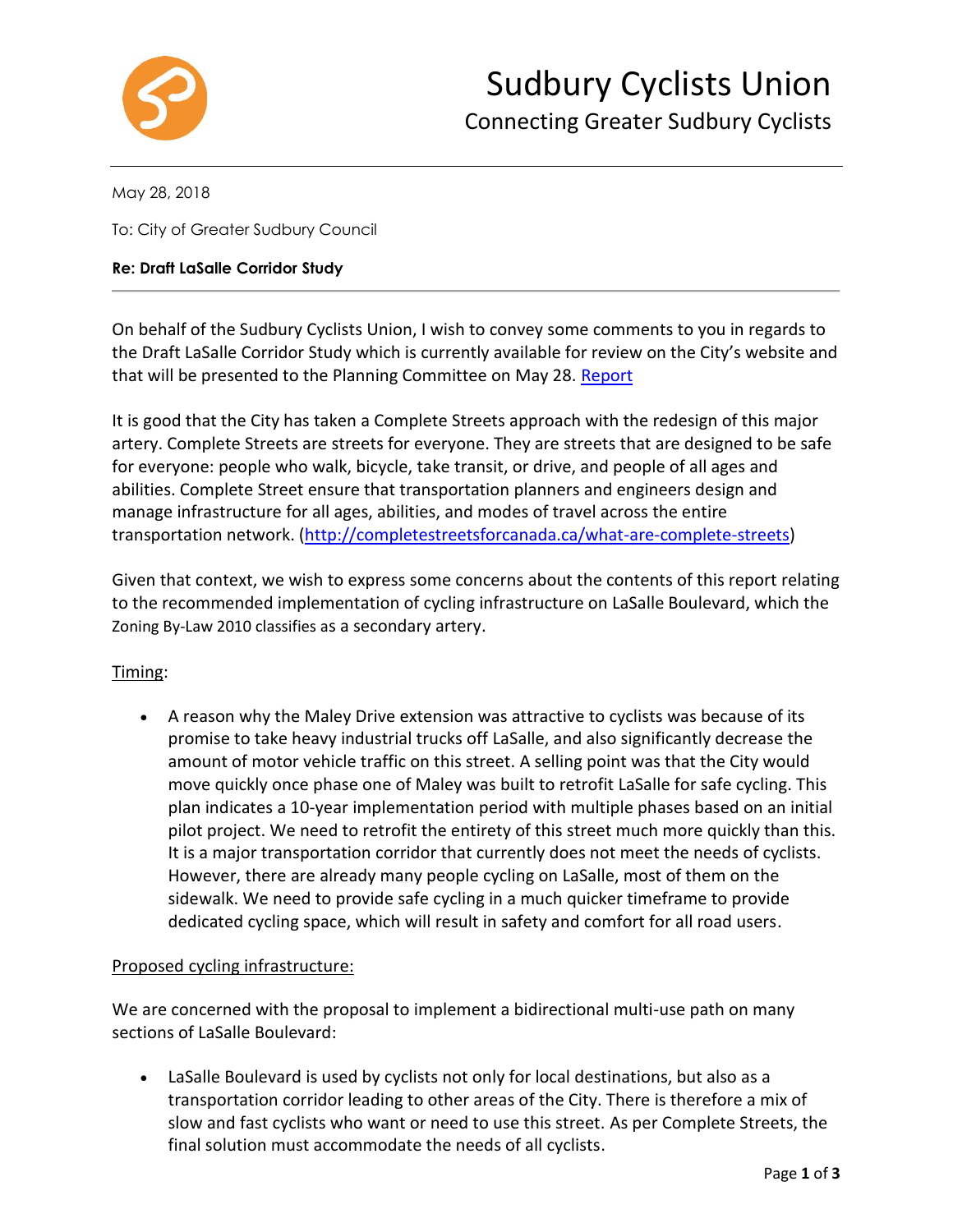- The recommendation is counter to the street design standards (Table 47) in the City's approved Transportation Master Plan, which identifies that the Secondary Arterial class of road should have:
	- Separated Facility / Alternate Route for roads with AADT greater than or equal to 15,000
	- Designated Cycling Operating Space for roads with AADT less than 15,000
- Mixing cyclists, pedestrians, and transit users waiting for buses on a multi-use path on a busy urban street will be problematic. The impact will be even greater if we see a significant increase in people cycling along this corridor, which is a goal of this project. The OTM Book 18: Cycling Facilities notes: "As a general principle, there needs to be adequate space for pedestrians and cyclists to safely co-exist where shared facilities are being proposed." We are not sure that this is the case here, especially when you add cyclists going in two directions into the mix of people using a 3-metre space. Some of those cyclists will want to go significantly faster than pedestrian traffic.
- There are a lot of seniors living on LaSalle, and there is also a seniors' residence (LaSalle Residence). There are often seniors with walkers walking on the sidewalks in the area close to the senior's residence.
- Seniors and families who are walking with young children or strollers do not feel safe sharing walking space with bicycles.
- Having a multi-use path only on one side of the street makes it very inconvenient to reach any destinations on the other side of the street, including many local neighbourhoods, shops, and homes. Is it the intent that cyclists must cycle to the next intersection, cross the intersection and then walk their bikes back to their destinations in mid-block? This does not make cycling comfortable or convenient. The result will be that people will be cycling illegally on the sidewalks on the sides that lack cycling infrastructure.
- The feedback that we've received so far is that cyclists want their own dedicated space, where there will not be any conflicts with motor vehicles or pedestrians.
- Is it possible to see the rationale for the cycling facility selection and design? From the maps and narrative, it seems that the current recommendations were made because of width constraints in some areas, to the detriment of safe, convenient cycling. Were other options like reducing lane widths or eliminating sections of turning lanes considered? Was the wish to include trees paramount over dedicated cycling space? There is currently no rationale in the report that identifies why options that provide optimum comfort and safety for cyclists were not chosen. Our initial response is that the recommendations do not reflect the vision that cyclists provided in the initial consultation, nor the guiding principle of equitable sharing of the public right-of-way between users.

# Safe Connectivity:

• There are no proposed designs to retrofit the LaSalle/Notre Dame intersection to ensure the safety of cyclists who must navigate multiple lanes to turn left from any direction at this intersection. When the initial design for the expansion of this intersection was presented for information to the public and to stakeholder groups, it did not include safe cycling infrastructure. In spite of feedback from the cycling community, no changes were made to its design. This project will need to include a strategy to address the cycling deficiencies of this intersections.